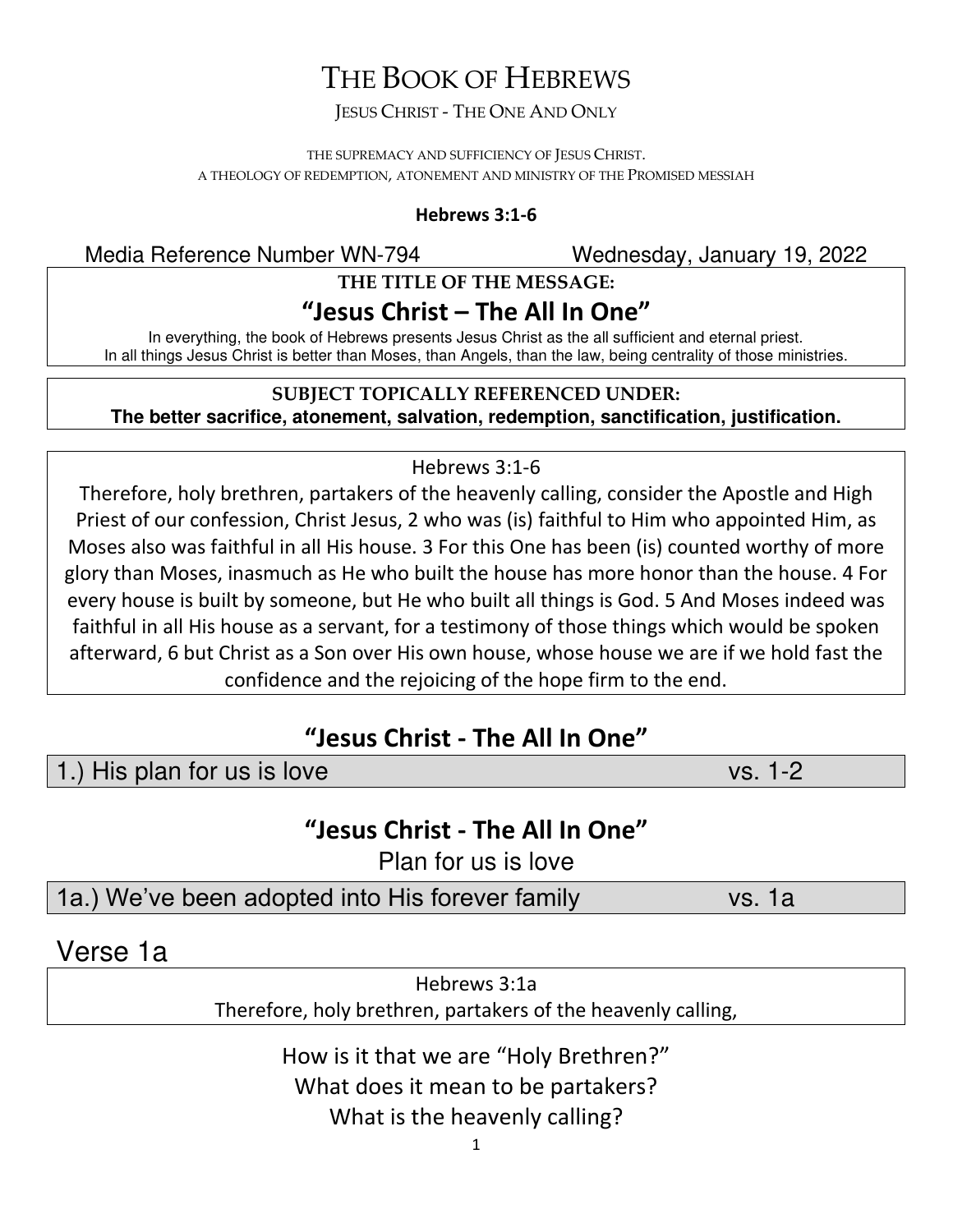#### Jesus is our Apostle and our High Priest ALL IN ONE

Ephesians 1:13

In Him you also trusted, after you heard the word of truth, the gospel of your salvation; in whom also, having believed, you were sealed with the Holy Spirit of promise,

Hebrews 1:3

Who being the brightness of His glory and the express image of His person, and upholding all things by the word of His power, when He had by Himself purged our sins, sat down at the right hand of the Majesty on high,

#### **"Jesus Christ - The All In One"**

Plan for us is love

1b.) We have a friend in heaven above vs. 1b

### Verse 1b

| Hebrews 3:1b                                                          |
|-----------------------------------------------------------------------|
| consider the Apostle and High Priest of our confession, Christ Jesus, |

**consider** grk: katanoeo;

this word paints a graphic of a man searching with a looking glass, investigating, turning this over, picking things up, taking note of, perceive, to contemplated, to detect. to look directly at what is before you.

Our **Confession** is Before our Foes // Our **Profession** is before Friends

The ancient Jew **looked to Moses** as their apostle and Aaron as their high priest. Today, believers **look to Jesus Christ** as both apostle and high priest all in one!

# **"Jesus Christ - The All In One"**

Plan for us is love

| 1c.) His commitment was (is) complete<br>vs. 2 |
|------------------------------------------------|
|------------------------------------------------|

### Verse 2

Hebrews 3:2 2 who was (is) faithful to Him who appointed Him, as Moses also was faithful in all His house.

> Moses served as a type of Christ in the Old Testament. I want to stress, "a type" or "symbol" or "forerunner"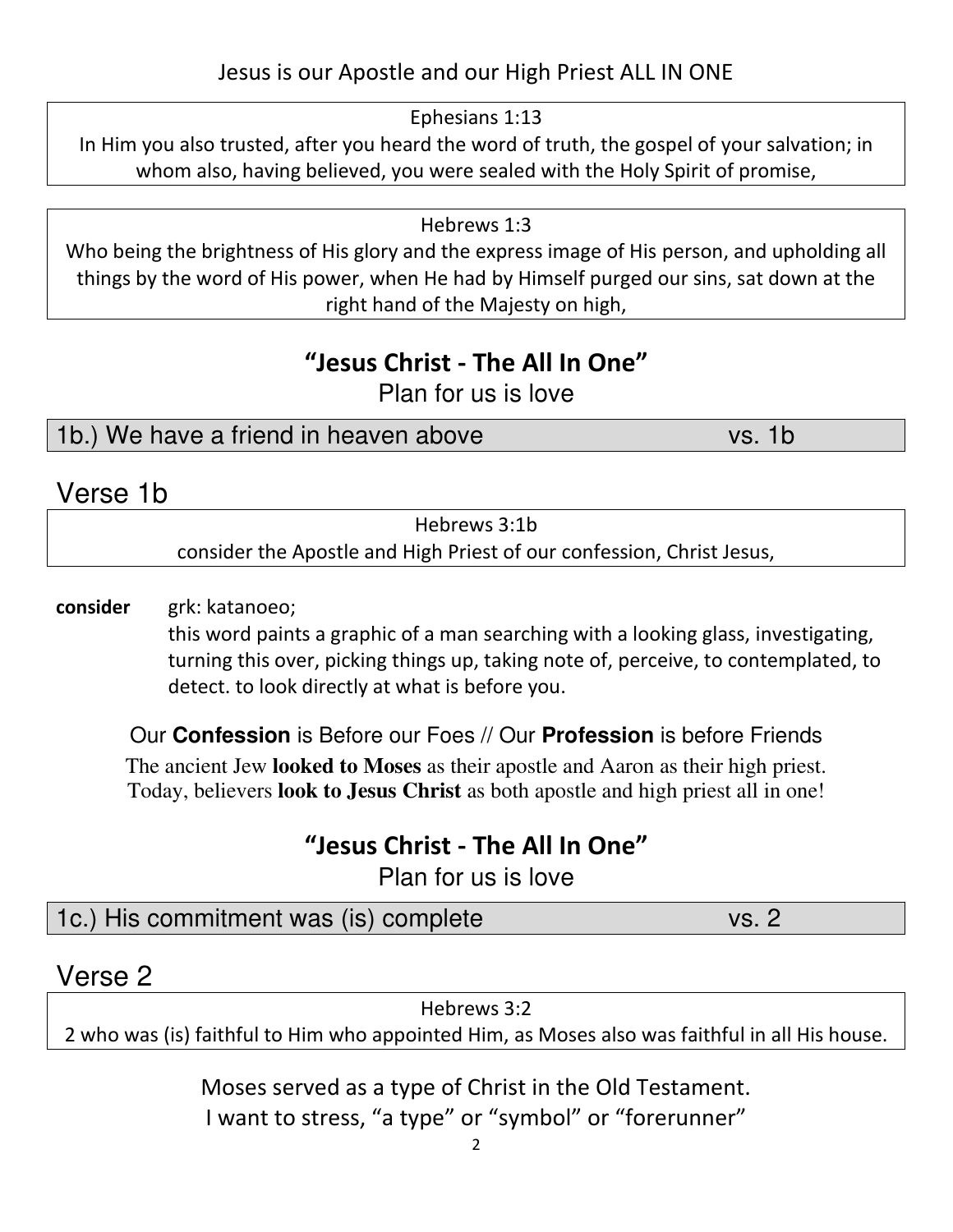#### Exodus 3:10 Come now, therefore, and I will send you to Pharaoh that you may bring My people, the children of Israel, out of Egypt."

Note The Correlation Between the Two.

#### John 3:15-18

Whoever believes in Him should not perish but have eternal life. 16 For God so loved the world that He gave His only begotten Son, that whoever believes in Him should not perish but have everlasting life. 17 For God did not send His Son into the world to condemn the world, but that the world through Him might be saved. 18 "He who believes in Him is not condemned; but he who does not believe is condemned already, because he has not believed in the name of the only begotten Son of God.

#### Romans 10:1-13

Brethren, my heart's desire and prayer to God for Israel is that they may be saved. 2 For I bear them witness that they have a zeal for God, but not according to knowledge. 3 For they being ignorant of God's righteousness, and seeking to establish their own righteousness, have not submitted to the righteousness of God. 4 For Christ is the end of the law for righteousness to everyone who believes. :5 For Moses writes about the righteousness which is of the law, "The man who does those things shall live by them." 6 But the righteousness of faith speaks in this way, "Do not say in your heart, 'Who will ascend into heaven?'" (that is, to bring Christ down from above) 7 or, "'Who will descend into the abyss?'" (that is, to bring Christ up from the dead). 8 But what does it say? "The word is near you, in your mouth and in your heart" (that is, the word of faith which we preach): 9 that if you confess with your mouth the Lord Jesus and believe in your heart that God has raised Him from the dead, you will be saved… 10 For with the heart one believes unto righteousness, and with the mouth confession is made unto salvation. 11 For the Scripture says, "Whoever believes on Him will not be put to shame." 12 For there is no distinction between Jew and Greek, for the same Lord over all is rich to all who call upon Him. 13 For "whoever calls on the name of the LORD shall be saved."

# **"Jesus Christ - The All In One"**

### 2.) His ministry toward us is superior vs. 3-5

Verse 3-5

#### **"Jesus Christ - The All In One"**

Ministry toward us is superior

### 2a.) Superior because of His position vs. 3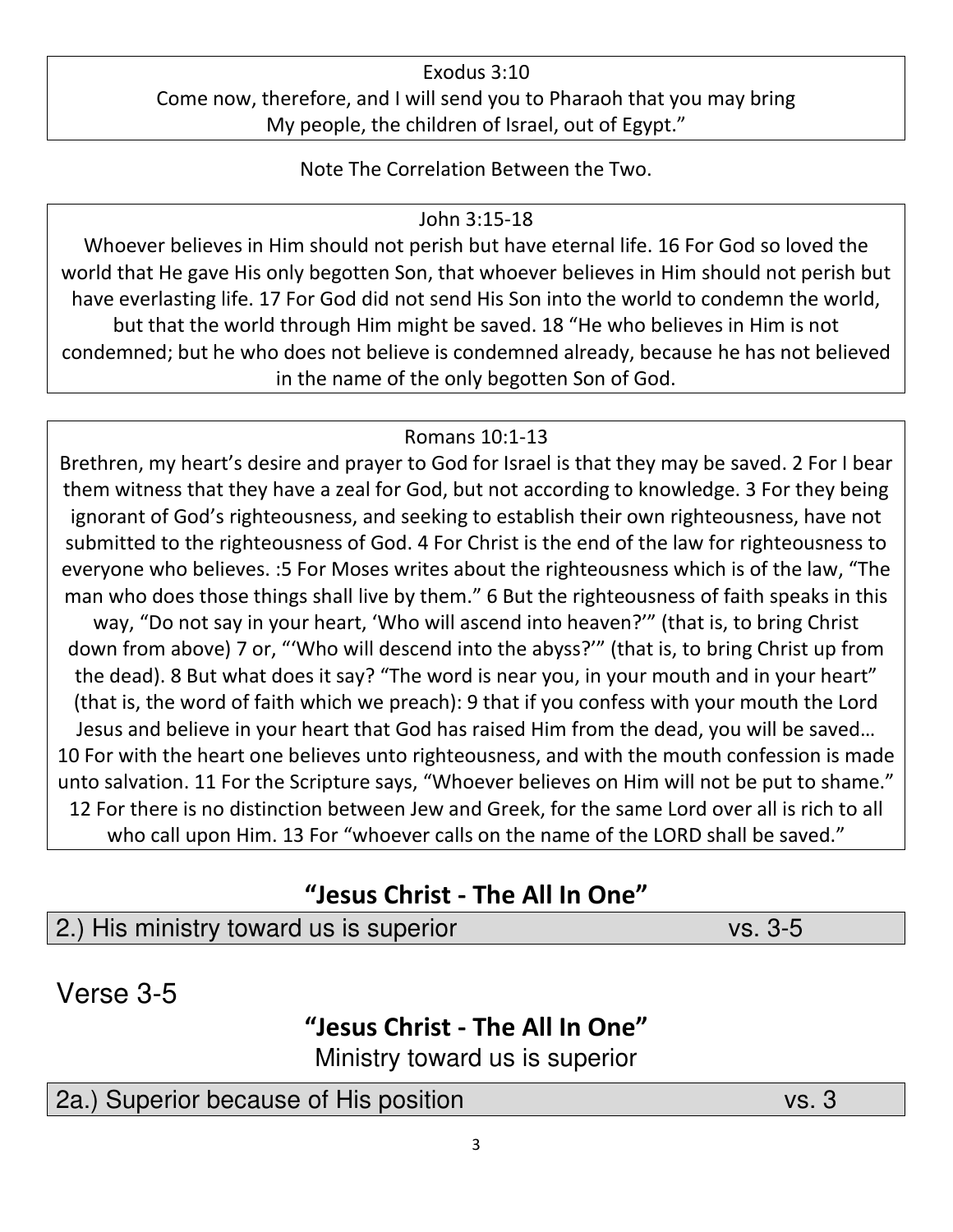Hebrews 3:3 For this One has been (is) counted worthy of more glory than Moses, inasmuch as He who built the house has more honor than the house.

### **I love the fact that - The God of the Bible is a Carpenter. He is a God that loves to build and build up.**

#### **From Genesis 1:1 to Revelation 22:21 He is The God who Builds.**

Matthew 13:53-57

Now it came to pass, when Jesus had finished these parables, that He departed from there. 54 When He had come to His own country, He taught them in their synagogue, so that they were astonished and said, "Where did this Man get this wisdom and these mighty works? 55 Is this not the carpenter's son? Is not His mother called Mary? And His brothers James, Joses, Simon, and Judas? 56 And His sisters, are they not all with us? Where then did this Man get all these things?" 57 So they were offended at Him.

# **"Jesus Christ - The All In One"**

Ministry toward us is superior

### 2b.) Superior because of His pedigree vs. 4

### Verse 4

Hebrews 3:4

For every house is built by someone, but He who built all things is God.

#### Colossians 1:15-16

He is the image of the invisible God, the firstborn over all creation. 16 For by Him all things were created that are in heaven and that are on earth, visible and invisible, whether thrones or dominions or principalities or powers. All things were created through Him and for Him.

### Verse 5

5 And Moses indeed was faithful in all His house as a servant, for a testimony of those things which would be spoken afterward

Moses was God's messenger to call Israel out of Egypt. Jesus was God's messenger to call the Lost out of this World.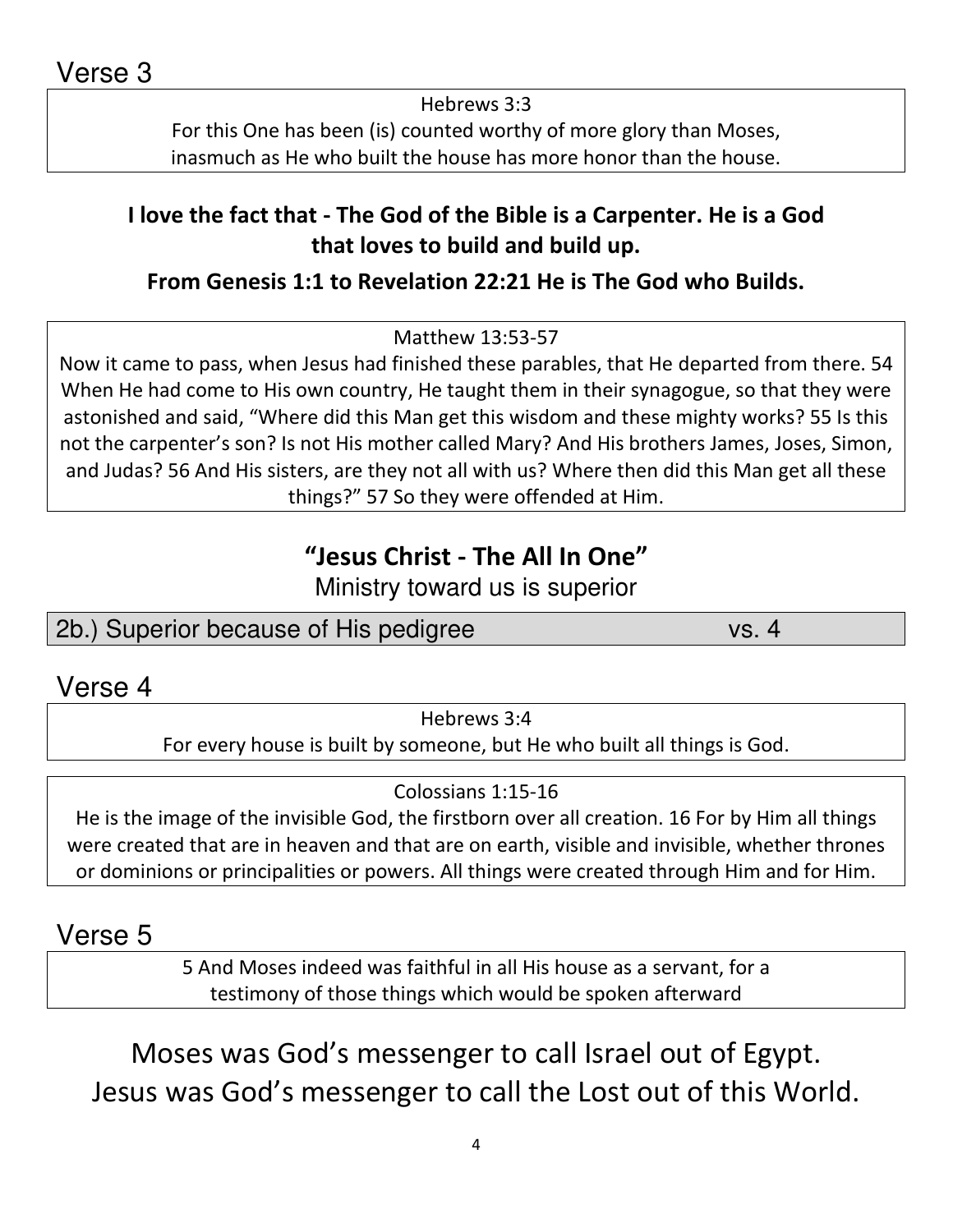"There is no doubt that Moses was a man of impressive knowledge and presence. Among all the influencers of human history there is no doubt that Moses can be found among those of one hand. **But Moses never led the children of Israel into the promised land. He could only take them so far.** 

It's interesting to note that the first generation of **Israelites that came out of Egypt failed to enter into the promised land because of unbelief. Moses failed to enter into the promised land because of disobedience.** 

Let's Remember as Great as Moses was, Moses fell short of Fulfilling the Promises.

# **"Jesus Christ - The All In One"**

Ministry toward us is superior

2c.) Superior because of His priority vs. 5

### Verse 5

Hebrews 3:5 5 And Moses indeed was faithful in all His house as a servant, for a testimony of those things which would be spoken afterward

John 1:16-17

And of His fullness we have all received, and grace for grace. 17 For the law was given through Moses, but grace and truth came through Jesus Christ.

"Hey everybody, there's more to come. This is just a model or picture or a rehearsal of what's way more grand." - Yours Truly, Moses

Colossians 2:16-17 So let no one judge you in food or in drink, or regarding a festival or a new moon or sabbaths, 17 which are a shadow of things to come, but the substance is of Christ.

> Deuteronomy 18:15 "The LORD your God will raise up for you a Prophet like me from your midst, from your brethren. Him you shall hear,

Moses' calling, ministry, witness, faithfulness – excellent for being a man called to the work. He was faithful. **But WAS Moses really faithful?**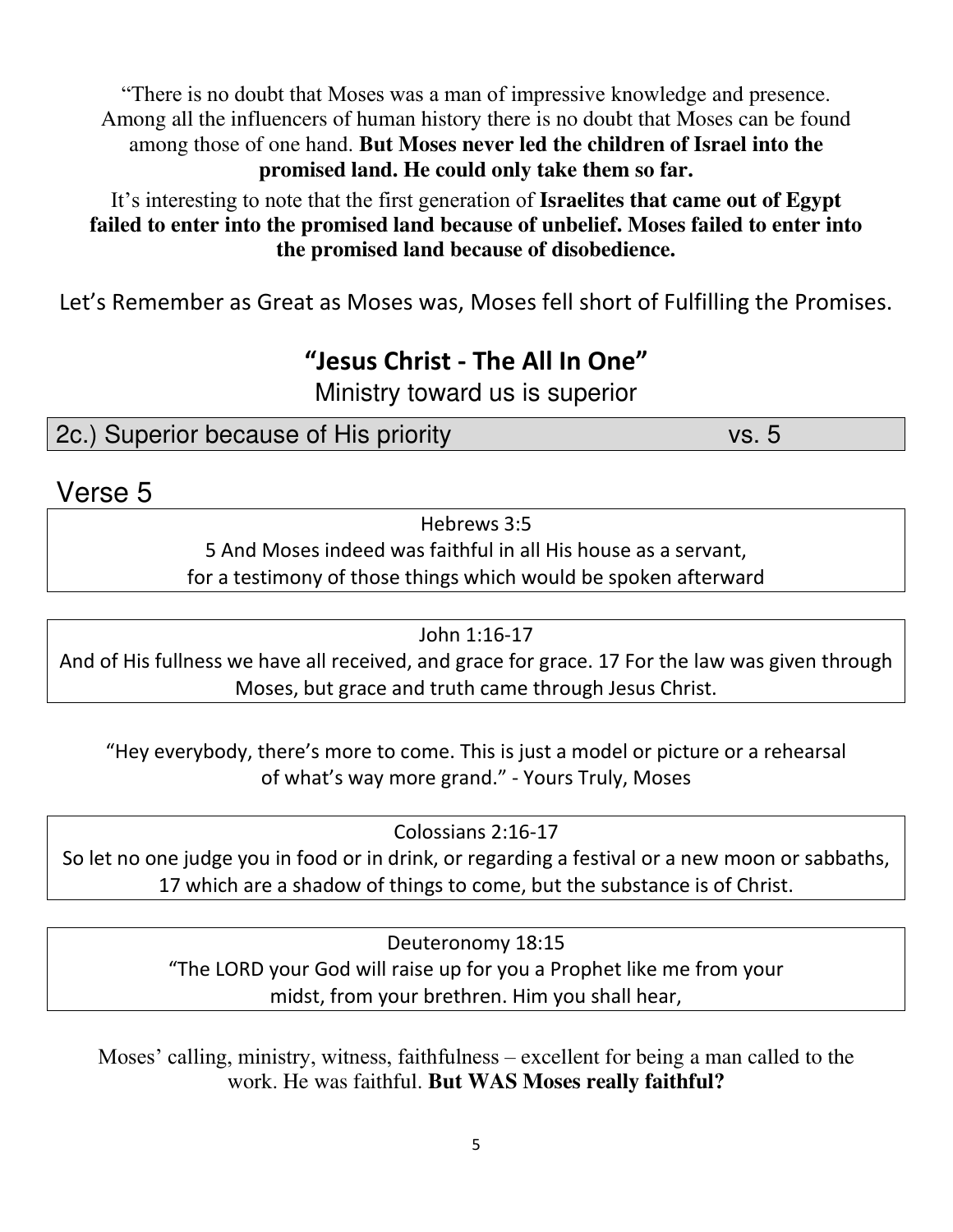#### Hebrews 8:1-6

Now this is the main point of the things we are saying: We have such a High Priest, who is seated at the right hand of the throne of the Majesty in the heavens, 2 a Minister of the sanctuary and of the true tabernacle which the Lord erected, and not man. :3 For every high priest is appointed to offer both gifts and sacrifices. Therefore it is necessary that this One also have something to offer. 4 For if He were on earth, He would not be a priest, since there are priests who offer the gifts according to the law; 5 who serve the copy and shadow of the heavenly things, as Moses was divinely instructed when he was about to make the tabernacle. For He said, "See that you make all things according to the pattern shown you on the mountain." 6 But now He has obtained a more excellent ministry, inasmuch as He is also Mediator of a better covenant, which was established on better promises.

# **"Jesus Christ - The All In One"**

# 3.) His relationship with us is reality values and very vs. 6

### **"Jesus Christ - The All In One"**

His relationship with us is reality

### 3a.) He has made it personal vs. 6a

Verse 6a

Hebrews 3:6a

but Christ as a Son over His own house, whose house we are

1 Corinthians 3:16-17

Do you not know that you are the temple of God and that the Spirit of God dwells in you? 17 If anyone defiles the temple of God, God will destroy him. For the temple of God is holy, which temple you are.

1 Corinthians 12:12-13

For as the body (think temple) is one and has many members, but all the members of that one body (think temple), being many, are one body, so also is Christ. 13 For by one Spirit we were all baptized into one body (think temple)—whether Jews or Greeks,

1 Corinthians 6:18-20

Flee sexual immorality. Every sin that a man does is outside the body (think temple), but he who commits sexual immorality sins against his own body (think temple). 19 Or do you not know that your body (think temple) is the temple of the Holy Spirit who is in you, whom you have from God, and you are not your own? 20 For you were bought at a price; therefore glorify God in your body (think temple) and in your spirit, which are God's.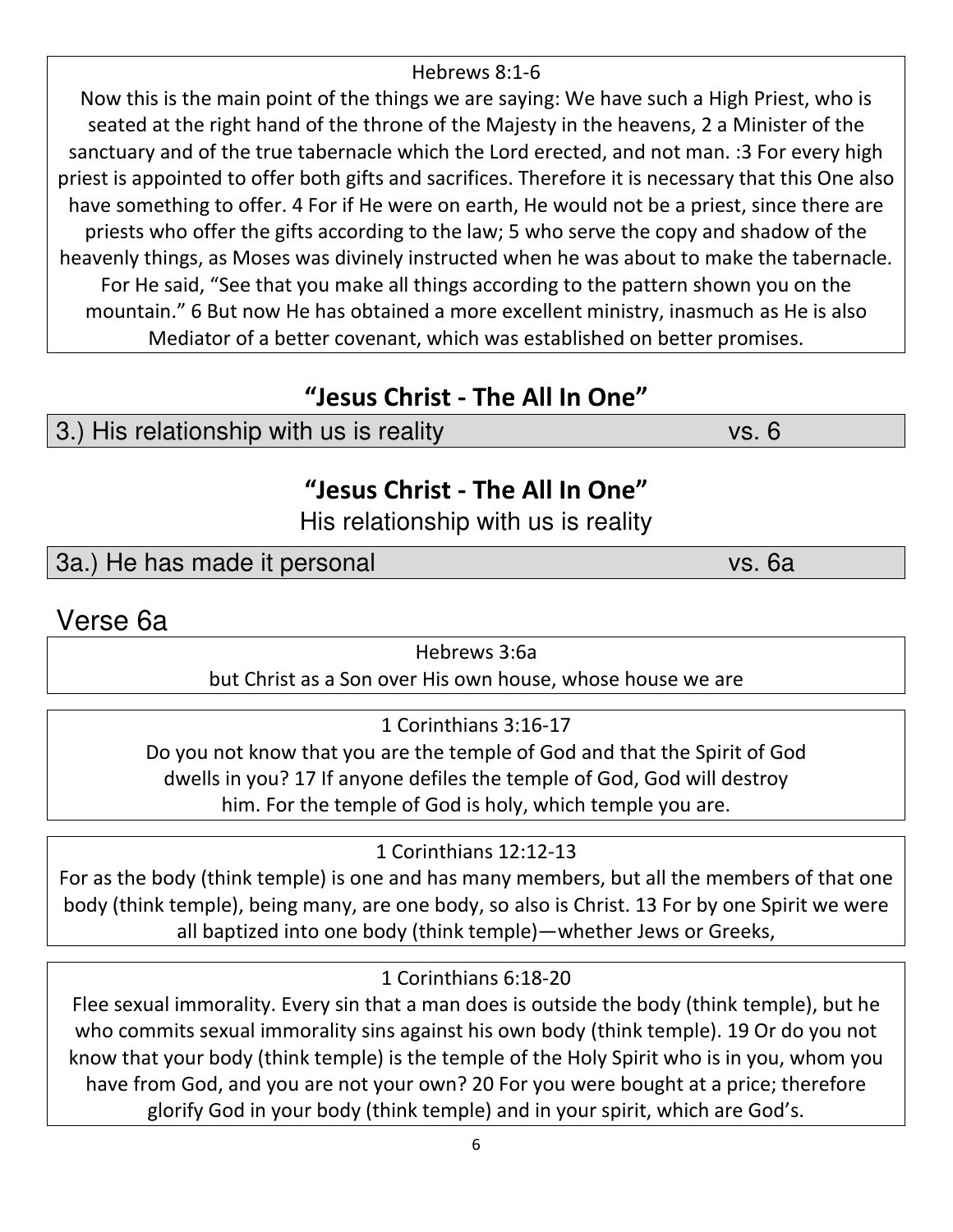#### 1 Peter 2:4-5

Coming to Him as to a living stone, rejected indeed by men, but chosen by God and precious, 5 you also, as living stones, are being built up a spiritual house.

# **"Jesus Christ - The All In One"**

His relationship with us is reality

3b.) He has made it practical vs.6b

### Verse 6b

Hebrews 3:6b

if we hold fast (1) the confidence and (2) the rejoicing of the hope (3) firm to the end.

Colossians 1:21-23

And you, who once were alienated and enemies in your mind by wicked works, yet now He has reconciled 22 in the body of His flesh through death, to present you holy, and blameless, and above reproach in His sight - 23 if indeed you continue in the faith, grounded and steadfast, and are not moved away from the hope of the gospel which you heard,

- **Hold Fast** grk: katecho possess, possessing, to restrain, grip or clutch.
- **Confidence** grk: parresia freedom to say, speech, to have boldness, to be public.

# Attention Please Everyone.

The fact that someone is a true born-again follower of the Lord Jesus Christ is proven each and every day. Continuance proves our profession and confession of faith.

### Be honest with yourself right now.

When We Tabernacle-ing / Temple-ing / Abide-ing with the LORD – It's Good. You well know that when you are in hot pursuit of God and seeking His will for your life – you have confidence. You have peace. You have joy. You have vision. You are excited to be a Jesus Follower and when you read verses like this you say… LORD KEEP ME CLOSE cuz I'm loving it.

#### John 15:1-10

"I am the true vine, and My Father is the vinedresser. 2 Every branch in Me that does not bear fruit He takes away; and every branch that bears fruit He prunes, that it may bear more fruit. 3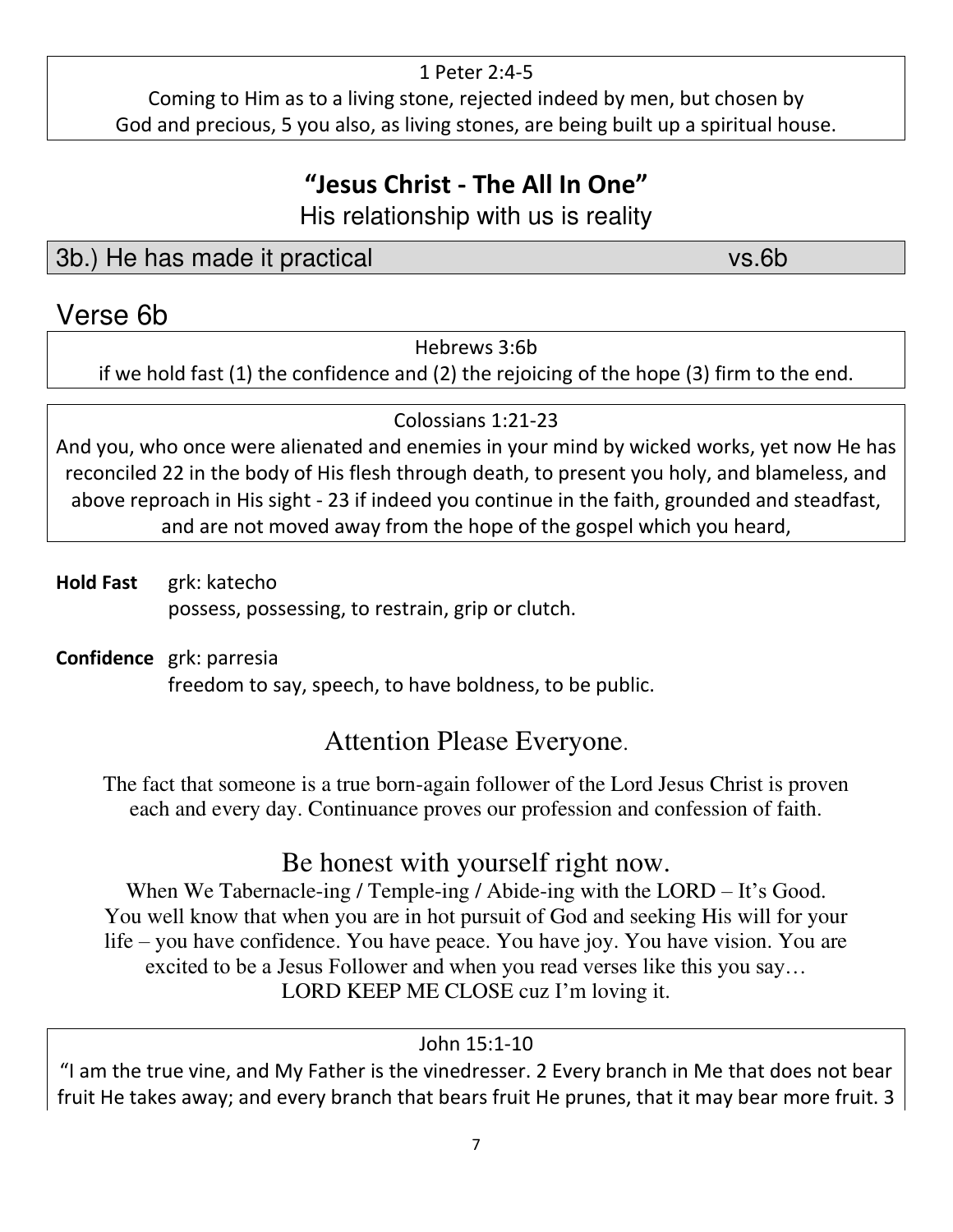You are already clean because of the word which I have spoken to you. 4 Abide in Me, and I in you. As the branch cannot bear fruit of itself, unless it abides in the vine, neither can you, unless you abide in Me. 5 "I am the vine, you are the branches. He who abides in Me, and I in him, bears much fruit; for without Me you can do nothing. 6 If anyone does not abide in Me, he is cast out as a branch and is withered; and they gather them and throw them into the fire, and they are burned. 7 If you abide in Me, and My words abide in you, you will ask what you desire, and it shall be done for you. 8 By this My Father is glorified, that you bear much fruit; so you will be My disciples. 9 "As the Father loved Me, I also have loved you; abide in My love. 10 If you keep My commandments, you will abide in My love, just as I have kept My Father's commandments and abide in His love.

1 Corinthians 3:16-17

Do you not know that you are the temple of God and that the Spirit of God dwells in you? 17 If anyone defiles the temple of God, God will destroy him. For the temple of God is holy, which temple you are.

# His House is all that includes His Church

#### Exodus 25:31-40

"You shall also make a lampstand of pure gold; the lampstand shall be of hammered work. Its shaft, its branches, its bowls, its ornamental knobs, and flowers shall be of one piece. 32 And six branches shall come out of its sides: three branches of the lampstand out of one side, and three branches of the lampstand out of the other side. 33 Three bowls shall be made like almond blossoms on one branch, with an ornamental knob and a flower, and three bowls made like almond blossoms on the other branch, with an ornamental knob and a flower—and so for the six branches that come out of the lampstand. 34 On the lampstand itself four bowls shall be made like almond blossoms, each with its ornamental knob and flower. 35 And there shall be a knob under the first two branches of the same, a knob under the second two branches of the same, and a knob under the third two branches of the same, according to the six branches that extend from the lampstand. 36 Their knobs and their branches shall be of one piece; all of it shall be one hammered piece of pure gold. 37 You shall make seven lamps for it, and they shall arrange its lamps so that they give light in front of it. 38 And its wicktrimmers and their trays shall be of pure gold. 39 It shall be made of a talent of pure gold, with all these utensils. 40 And see to it that you make them according to the pattern which was shown you on the mountain.

#### Hebrews 9:2

For a tabernacle was prepared: the first part, in which was the lampstand, the table, and the showbread, which is called the sanctuary;